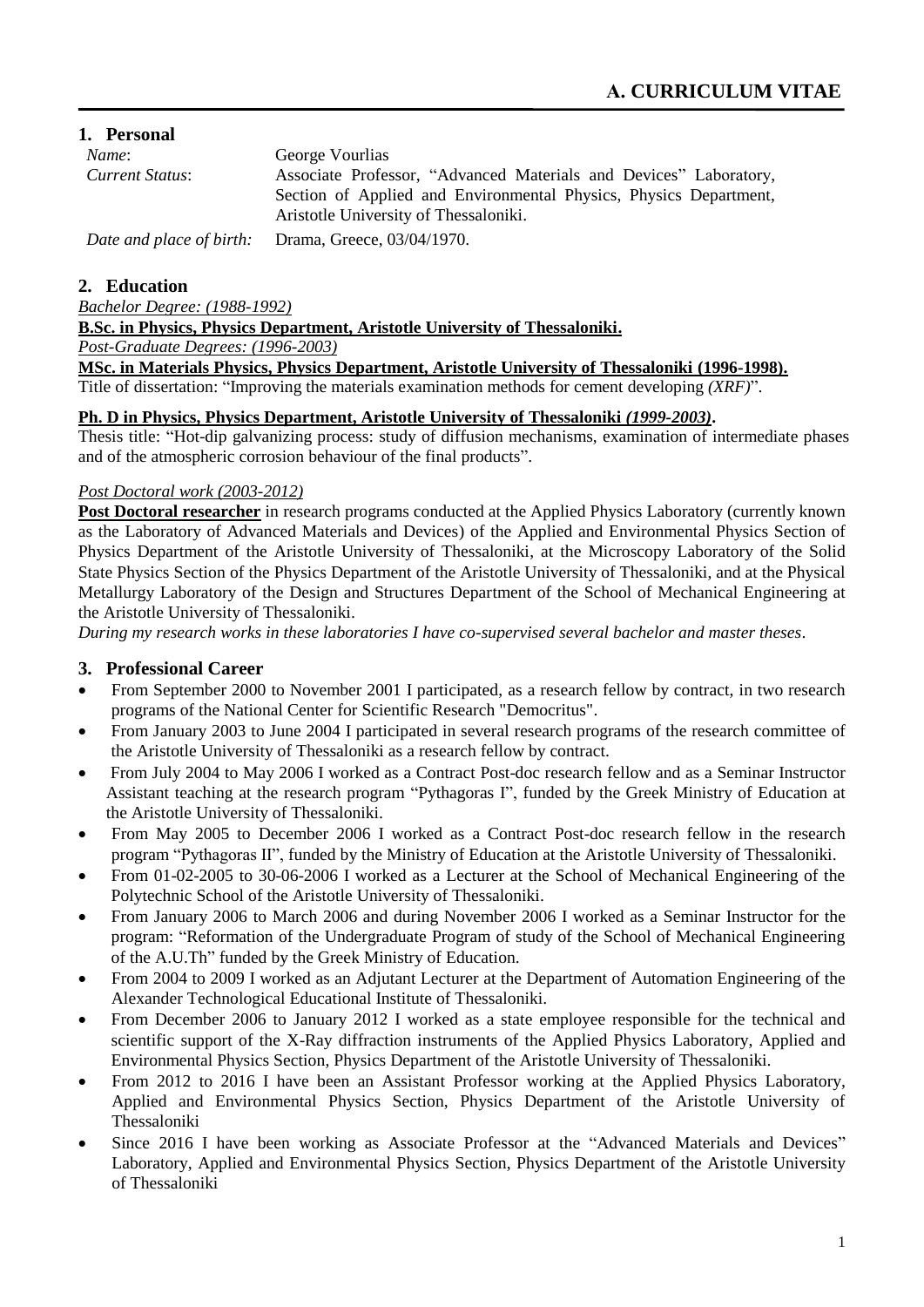# **B. TEACHING CAREER**

## **1. Supervisory Experience**

*Assistant in the supervision* of pre-graduate and graduate projects as well as the supervision of PhD projects. I have been supervising **several** PhD programs focusing on the development and characterization of advanced materials. In particularly, one of the PhD programs was recently successfully completed while three more are still in progress. I have also supervise a plurality of postgraduate theses (a total number of eleven) with research topic the characterization of advanced and multifunction materials resulting in several experimental results of great importance I have also been a member in several three-member examination committees of postgraduate/undergraduate theses and seven-member examination committees of PhD theses.

## **2. Teaching experience**

**Academic Instructor** at the Non-Commissioned Officer Army Academy from June 1994 to May 1995.

**Informatics Instructor** at Institutes of Vocational Training from 1999 to 2004.

**Adjutant Lecturer,** teaching "Electronics" at the Department of Automation Engineering of the Alexander Technological Educational Institute of Thessaloniki, between 2004 and 2009.

**Subsidiary teaching** of the laboratory courses "Materials Structure I and II" (5<sup>th</sup> and 8<sup>th</sup> semester academic courses of the Section of Applied and Environmental Physics) from 2004 to 2012.

**Adjutant Lecturer** of "Thermal treatments and Phase transformations" course at the Physical Metallurgy Laboratory, Design and Structures Department, School of Mechanical Engineering of the Aristotle University of Thessaloniki, during the periods 01-02-2005 to 31-8-2005 and 1-02-2006 to 31-8-2006.

**Seminar Instructor** between January 2006 and March 2006 and during November 2006 at the program: "Reformation of the Undergraduate Program of study of the Mechanical Engineering School of the A.U.Th.", funded by the Greek Ministry of Education.

**Teaching by assignment** of the laboratory course "X-Ray diffraction" at the postgraduate program of Materials Physics and Technology (1<sup>st</sup> semester) of the Physics Department of the Aristotle University of Thessaloniki, since 2007.

**Teaching by assignment** of the laboratory course "Techniques in Materials characterization - X-Ray diffraction" at the postgraduate program of Materials Physics and Technology (1<sup>st</sup> semester) of the Physics Department of the Aristotle University of Thessaloniki (AUTH), since 2012.

**Teaching by assignment** of the laboratory course "Education in Research methodology" at the postgraduate program of Materials Physics and Technology (2<sup>nd</sup> semester) of the Physics Department of the Aristotle University of Thessaloniki, since 2007.

**Teaching** of the following courses at the Physics Department of AUTH from 2012 till today:

a) Introduction to materials structure (Main course,  $3<sup>rd</sup>$  semester)

b) Structure of materials I (Main laboratory course,  $5<sup>th</sup>$  semester).

c) General Physics V (Modern Physics) (Main course, 3rd semester)

d) Methods in Crystallography and Applications (Selective course in Applied Physics,  $7<sup>th</sup>$  semester)

e) Practical training workshops (General Selective course, 7<sup>th</sup>-8<sup>th</sup> semester)

f) Structure of materials II (Selective laboratory course in Applied Physics,  $8<sup>th</sup>$  semester)

g) Lab techniques for studying the structural properties of materials (Selective course in Physics of technological materials, 8<sup>th</sup> semester)

h) Lab techniques of Solid State Physics (Selective course in Solid State Physics, 8<sup>th</sup> semester)

i) Entrepreneurship and Innovation (General Selective course,  $7<sup>th</sup>$ -8<sup>th</sup> semester)

j) Applied Physics issues (Selective course in Applied Physics,  $8<sup>th</sup>$  semester).

*Teaching* the course "Crystal structures" at the Geology Department of AUTH, from 2012 till today. Teaching the course "Crystal structure: X-rays Diffraction Characterization" at the following Interdepartmental Postgraduate Studies Program and Postgraduate Studies:

- 1. Physical and Chemical Methods for the Diagnosis of Corruptions in Materials of Cultural Heritage
- 2. Nanosciences & Nanotechnologies (Master Degree Program)
- 3. Materials Sciences (Master Degree Program)
- 4. Science and Technology of Polymers and Nanocomposite Materials (Master Degree Program)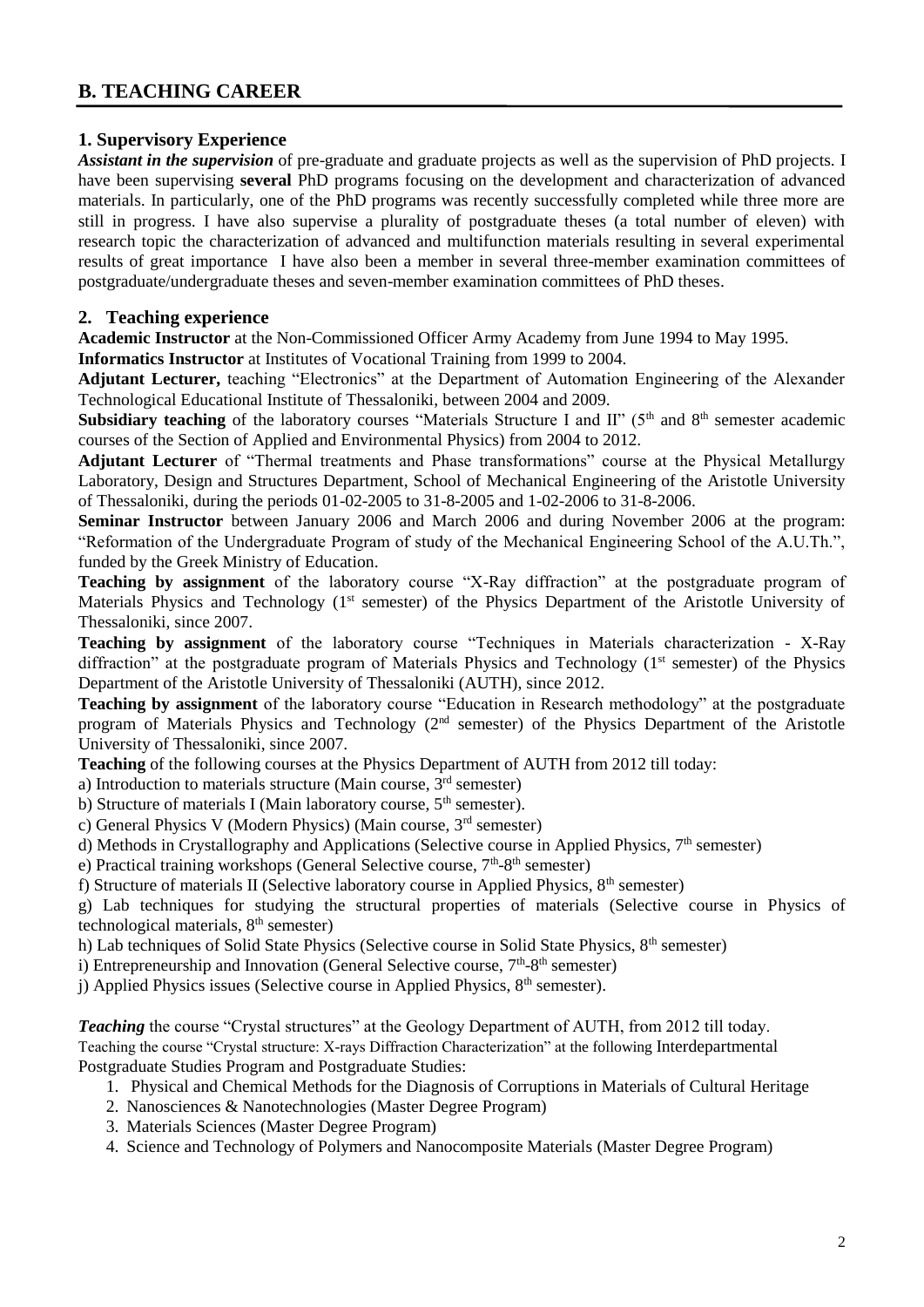## **1. Research activity and interests**

My research interests since 1996 evident by the published papers, is focused on the technology, growth and Xray characterization of thick coatings.

### *Research interests:*

I) Materials growth

II) Structural Characterization of materials with X-ray methods

The above topics can be analyzed in the following sub interests:

- Development of Thick coatings Thin films and Nanostructured materials with chemical and physical deposition methods (Hot dip galvanizing, Thermal Spraying Process, CVD methods, Electrodeposition, Sputtering, Cathodic-arc PVD Process) and study of their structural properties. Prototyping of these methods – via the determination of the optimal deposition conditions and improvement of the as- deposited coatings/films.
- Study of the corrosion resistance of the as formed materials and coatings in atmospheric and high temperature environment. Investigation of the oxidation mechanisms and the resistance of the materials.
- Investigation of the physical properties of metallic and alloy surfaces. Thermal treatments of materials and study of the effect of the microstructure to the material properties. Study of the mechanical properties of materials and coatings.
- Materials and coatings characterization with X-ray diffraction (XRD) and X-ray Photoelectron Spectroscopy (XPS).

#### **Experimental Experience and Installation of Experimental Set Up**

I had an active and dominant role in the installation and management of the experimental set ups (systems for materials growth and synthesis), which are settled in the laboratories where I conducted research. I was also responsible of the reconstruction and remodeling of the Laboratory of Applied Physics, and the installation, use and maintenance of several of the material characterization experimental set ups (such us the XRD and XPS system). Furthermore, I am qualified to use a variety of structural characterization techniques.

#### **Laboratory experience – Expertise in experimental methods and scientific instruments Examples of leadership in industrial innovation or design**;

Since October 1996, I had work in various laboratories such as the material science research laboratories of Physics and Mechanical Engineering Department of AUTH, and the world –class facilities of the research laboratories of the "TITAN" and "ERLIKON" industries. My work focused on the synthesis and growth of materials using techniques such as the Hot Dip Galvanizing, Pack Cementation, Thermal Spray, and Electrodeposition which were all settled in the "X-ray, Optical characterization and Thermal analysis" laboratory. Such techniques meet the industrial requirements and are applicable to cost-effective and large scale fabrication.

In details, my laboratory experience is focused on the following topics:

- **Use** of the X-Ray Fluorescence Spectroscopy technique –X Ray Fluorescence-XRF.
- **Construction** of Hot dip galvanizing setup in lab scale (conditions of industrial production line).
- **Installation and operation** of special simulation chamber (Salt Spray Chamber-Alternative Climate Test Chamber-SC 450). Attainment of experiments under simulated conditions of accelerated atmospheric corrosion. Examination of the anticorrosion properties of metallic materials.
- **Installation and operation** of Pack Cementation deposition setup.
- **Installation and operation** of Thermal spray deposition setup.
- **Installation** of electrodeposition setup.
- **Installation** of electric furnace for high temperature oxidation.
- **Expertise** in the characterization of materials with X-ray diffraction (XRD).
- Expertise in the characterization of materials with X-ray photoelectron spectroscopy (XPS).
- **Expertise** in the characterization of materials with Transmission electron microscopy (ΤΕΜ) and sample preparation (cross section, plane view) with ion beam thinning and electropolishing.
- Expertise in the characterization of materials with Scanning Electron Microscopy (SEM).

Based on all the above, I have the experience of conducting an independent and autonomous research activity and the qualifications to supervise PhD candidates.